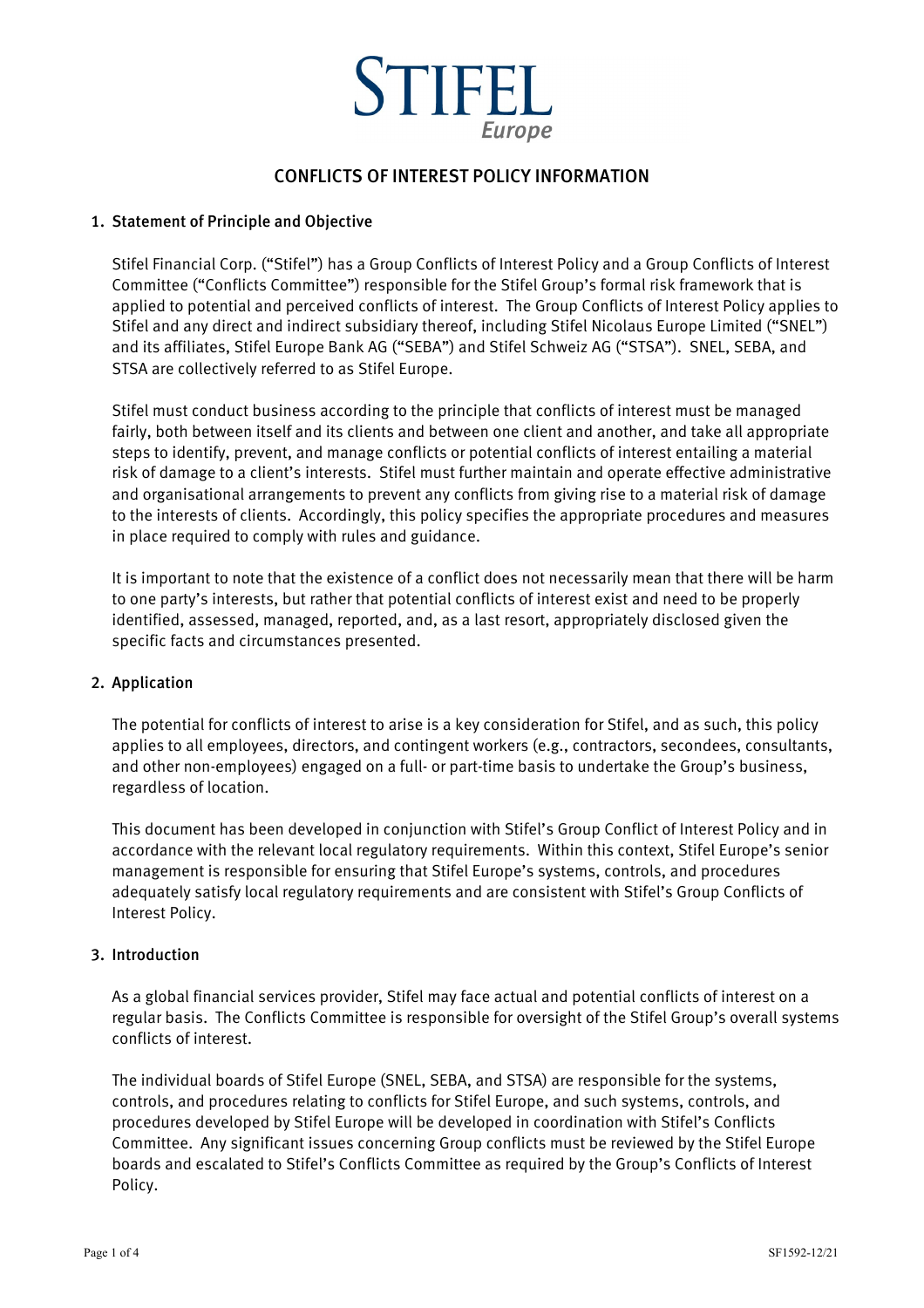Business-specific procedures are in place to address the identification, prevention, and management of actual and potential conflicts of interest that may arise in the course of Stifel Europe's business. In addition, Stifel Europe's Compliance and Legal departments assist in the identification, prevention, and monitoring of actual and potential conflicts of interest, as does the Conflicts Committee.

## 4. Identification of Conflicts of Interest

The Stifel Group is involved in a wide range of activities, including the provision of corporate advice (for example, corporate broking, corporate finance, equity capital markets, and investment banking services), sales and trading of financial instruments, the production of investment research, and asset management, and considers conflicts of interest with regard to developing Stifel's business.

Types of actual or potential conflicts of interest that may arise in the course of Stifel's business typically fall within one or more of the following four categories:

- **Firm – Client** conflicts, such as where the firm performs multiple roles with respect to a client or transaction (e.g., advisor, underwriter, principal counterparty);
- **Client – Client** conflicts, such as where we have two clients in the same industry sector, if the firm were in initial discussions with clients on both sides of a potential engagement, or if the firm has multiple clients interested in acquiring the same company or assets;
- **Employee – Client** conflicts, which could arise if compensation arrangements or incentives for the firm or its associates could affect whether associates recommend or offer a particular security or transaction to a client;
- **Employee – Firm** conflicts, such as if an employee were to engage in personal trading or outside business activities (including board memberships/directorships) that could conflict with a client or with the firm.

On an ongoing basis, Stifel Europe individuals are responsible for:

- a) Ensuring that they are aware of all actual and potential conflicts, which have been identified as relevant for their business area.
- b) Identifying and reporting any new actual or potential conflicts, which they become aware of.
- c) Obtaining express permission to proceed with an activity where a new actual or potential conflict has been identified.
- d) Reporting any actual or potential Conflict of Interest to Compliance where there is a belief that one, or more, conflict is not being managed or prevented appropriately.

Stifel Europe must ensure that it:

- a) Maintains and operates a register, which demonstrates all appropriate steps have been taken to identify, and prevent or manage, all actual and potential conflicts of interest.
- b) Only uses disclosure as a last resort in preventing or managing conflicts.
- c) Reviews this policy on an annual basis.
- d) Reports to the Board, at least annually, details of all circumstances in which a conflict of interest entailing a risk of damage to the interests of one or more clients has arisen or, in the case of an ongoing service or activity, may arise.
- e) Provides regular and comprehensive training to staff on their responsibilities to identify, prevent, and manage conflicts of interest and to ensure they are made aware of and understand this policy.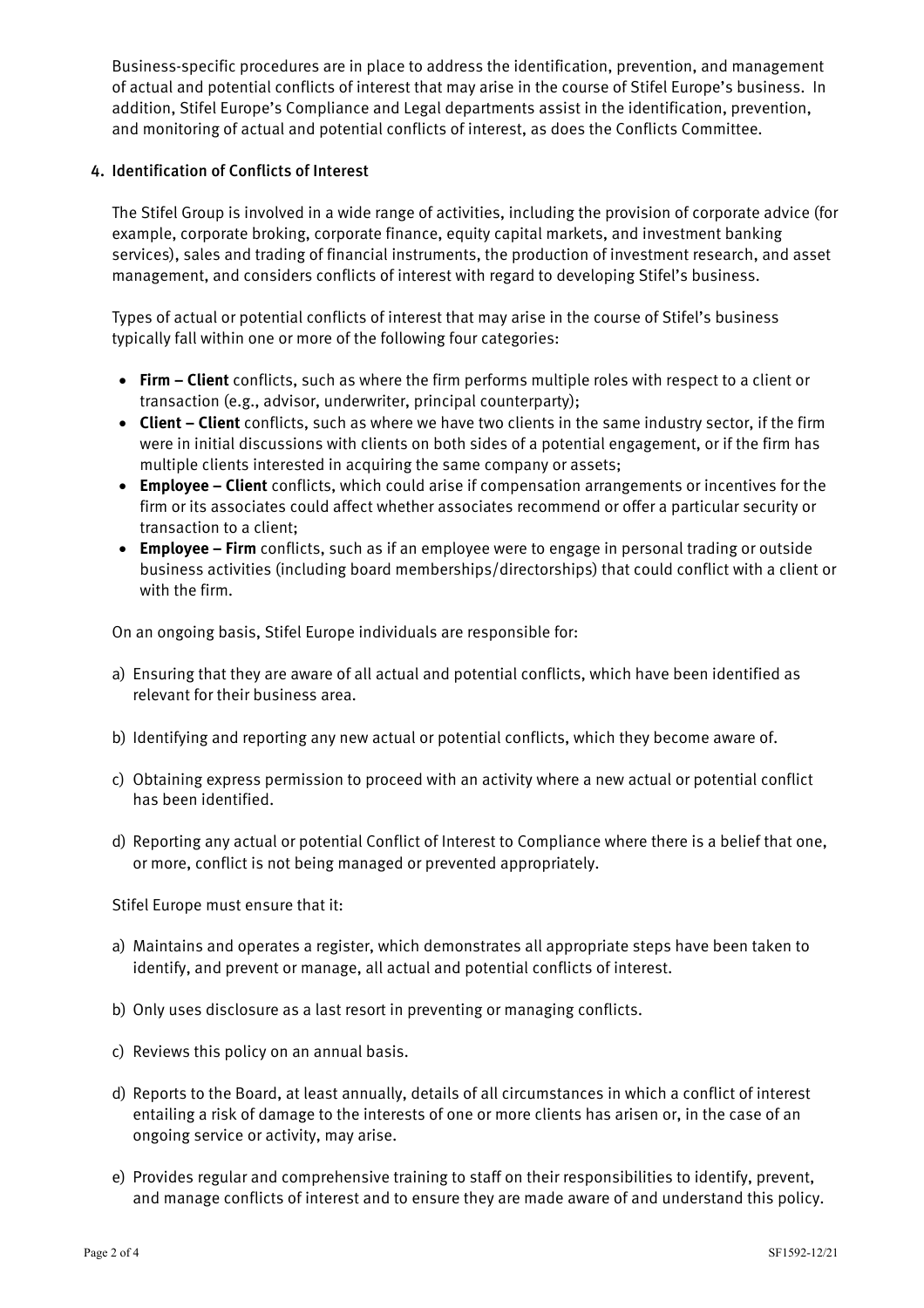As a result of Stifel Europe's business, the following are some examples of potential conflicts which may arise:

- Stifel Europe may provide advice to a corporate client while also (i) acting for investors in that corporate client or (ii) providing ongoing or transactional advice to other corporate clients which operate in the same industry sector.
- Stifel Europe may introduce clients to third parties and receive a fee or commission from those third parties relating to any such introductions.
- Stifel Europe may deal for different investor clients acquiring or disposing of the same security, including in an agency capacity for which we may receive commissions from both clients.
- Stifel Europe may be in possession of confidential client information which, if inappropriately used or shared, whether internally or with another client, may damage the interests of the client to whom the information relates.
- Stifel Europe may provide research, including Investment Research, on a corporate entity to which it also provides corporate advisory services. Our European policies for managing conflicts of interest in research are available at: http://www.stifel.com/institutional/ImportantDisclosures
- Stifel Europe may hold own account interests in a company where we (i) also write and disseminate research to clients or (ii) execute client orders in that company, potentially dealing as principal, or (iii) provide corporate advice to the company.
- Stifel Europe may disseminate research at differing times to clients, according to their specified requirements.
- Stifel Europe employees may have personal interests that conflict with their duties or the interests of a client.
- Stifel Europe may have a regulatory obligation, for example, when acting as sponsor or nominated adviser, which conflicts with the interests of its client.
- Stifel Europe may be aware of relevant Stifel business activities in other parts of its Group, the interests of which could conflict with its duties to its clients.

# 5. Prevention and Management of Conflicts

Should a conflict of interest arise, it must be managed promptly and fairly.

Stifel Europe operates the following procedures and measures to ensure that Stifel Europe has the requisite degree of independence when providing services and that the risk of damage to client interests is effectively prevented or managed. In addition to these core controls, there are many other controls, processes, and procedures in place to manage Conflicts of Interest.

- (a)Information Barriers Effective procedures to prevent or control the exchange of information between relevant persons engaged in activities involving a risk of a conflict of interest where the exchange of that information may harm the interests of one or more clients;
- (b)Segregation of Duties Measures to prevent or control the simultaneous or sequential involvement of a relevant person in separate investment or ancillary services or activities where such involvement may impair the proper management of conflicts of interest.
- (c) Segregation of Management Oversight The separate supervision of relevant persons whose principal functions involve carrying out activities on behalf of, or providing services to, clients whose interests may conflict, or who otherwise represent different interests that may conflict, including those of Stifel Europe;
- (d)Remuneration Policy The removal of any direct link between the remuneration of relevant persons principally engaged in one activity and the remuneration of, or revenues generated by, different relevant persons principally engaged in another activity, where a conflict of interest may arise in relation to those activities;